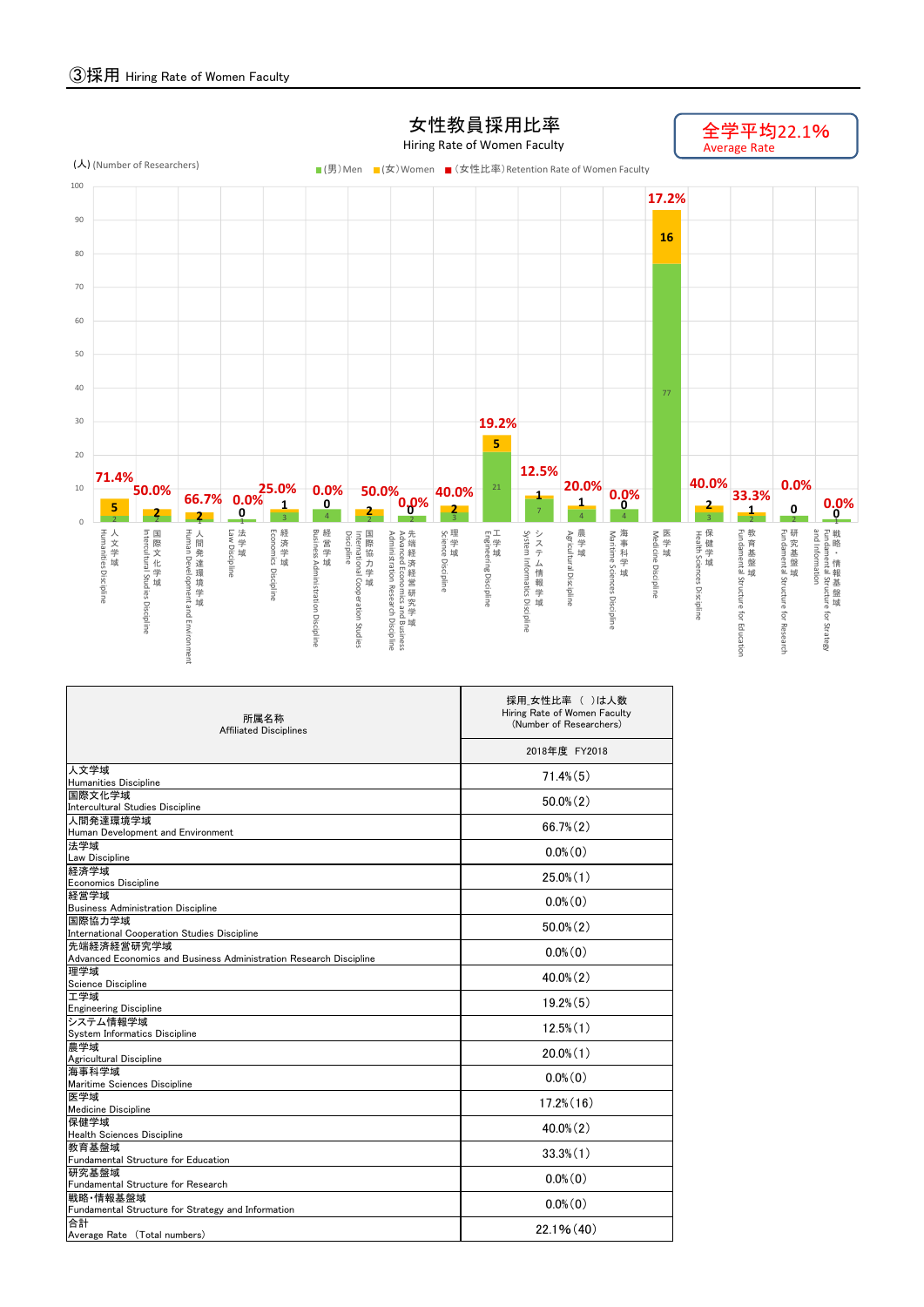

| 所属名称<br><b>Affiliated Disciplines</b>                              | 採用(学術含む) 女性比率 ( )は人数<br>Hiring Rate of Women Faculty (including<br>Academic Researchers)<br>(Number of Researchers) |  |  |  |  |  |  |
|--------------------------------------------------------------------|---------------------------------------------------------------------------------------------------------------------|--|--|--|--|--|--|
|                                                                    | 2019年度 FY2019                                                                                                       |  |  |  |  |  |  |
| 人文学域                                                               | $35.7\%$ $(5)$                                                                                                      |  |  |  |  |  |  |
| Humanities Discipline<br>国際文化学域                                    |                                                                                                                     |  |  |  |  |  |  |
| Intercultural Studies Discipline                                   | $57.1\%$ $(4)$                                                                                                      |  |  |  |  |  |  |
| 人間発達環境学域                                                           | $55.6\%$ $(5)$                                                                                                      |  |  |  |  |  |  |
| Human Development and Environment                                  |                                                                                                                     |  |  |  |  |  |  |
| 法学域<br><b>Law Discipline</b>                                       | $0.0\%$ $(0)$                                                                                                       |  |  |  |  |  |  |
| 経済学域                                                               |                                                                                                                     |  |  |  |  |  |  |
| <b>Economics Discipline</b>                                        | $40.0\%$ (2)                                                                                                        |  |  |  |  |  |  |
| 経営学域                                                               |                                                                                                                     |  |  |  |  |  |  |
| <b>Business Administration Discipline</b>                          | $30.0\%$ $(3)$                                                                                                      |  |  |  |  |  |  |
| 国際協力学域                                                             | $37.5\%$ $(3)$                                                                                                      |  |  |  |  |  |  |
| International Cooperation Studies Discipline                       |                                                                                                                     |  |  |  |  |  |  |
| 先端経済経営研究学域                                                         | $0.0\%$ $(0)$                                                                                                       |  |  |  |  |  |  |
| Advanced Economics and Business Administration Research Discipline |                                                                                                                     |  |  |  |  |  |  |
| 理学域                                                                | $45.5\%$ $(5)$                                                                                                      |  |  |  |  |  |  |
| Science Discipline                                                 |                                                                                                                     |  |  |  |  |  |  |
| 工学域                                                                | $17.9\%$ $(5)$                                                                                                      |  |  |  |  |  |  |
| <b>Engineering Discipline</b>                                      |                                                                                                                     |  |  |  |  |  |  |
| システム情報学域                                                           | $16.7\%$ $(2)$                                                                                                      |  |  |  |  |  |  |
| System Informatics Discipline                                      |                                                                                                                     |  |  |  |  |  |  |
| 農学域<br>Agricultural Discipline                                     | $25.0\%$ $(2)$                                                                                                      |  |  |  |  |  |  |
| 海事科学域                                                              |                                                                                                                     |  |  |  |  |  |  |
| Maritime Sciences Discipline                                       | $0.0\%$ $(0)$                                                                                                       |  |  |  |  |  |  |
| 医学域                                                                |                                                                                                                     |  |  |  |  |  |  |
| <b>Medicine Discipline</b>                                         | $18.6\%$ $(18)$                                                                                                     |  |  |  |  |  |  |
| 保健学域                                                               |                                                                                                                     |  |  |  |  |  |  |
| <b>Health Sciences Discipline</b>                                  | $50.0\%$ $(3)$                                                                                                      |  |  |  |  |  |  |
| 教育基盤域                                                              | $33.3\%$ (1)                                                                                                        |  |  |  |  |  |  |
| Fundamental Structure for Education                                |                                                                                                                     |  |  |  |  |  |  |
| 研究基盤域                                                              | $20.0\%$ $(1)$                                                                                                      |  |  |  |  |  |  |
| Fundamental Structure for Research                                 |                                                                                                                     |  |  |  |  |  |  |
| 戦略·情報基盤域<br>Fundamental Structure for Strategy and Information     | $0.0\%$ (0)                                                                                                         |  |  |  |  |  |  |
| その他                                                                |                                                                                                                     |  |  |  |  |  |  |
| Others                                                             | 22.2%(2)                                                                                                            |  |  |  |  |  |  |
| 合計                                                                 |                                                                                                                     |  |  |  |  |  |  |
| Average Rate (Total numbers)                                       | 25.3%(61)                                                                                                           |  |  |  |  |  |  |